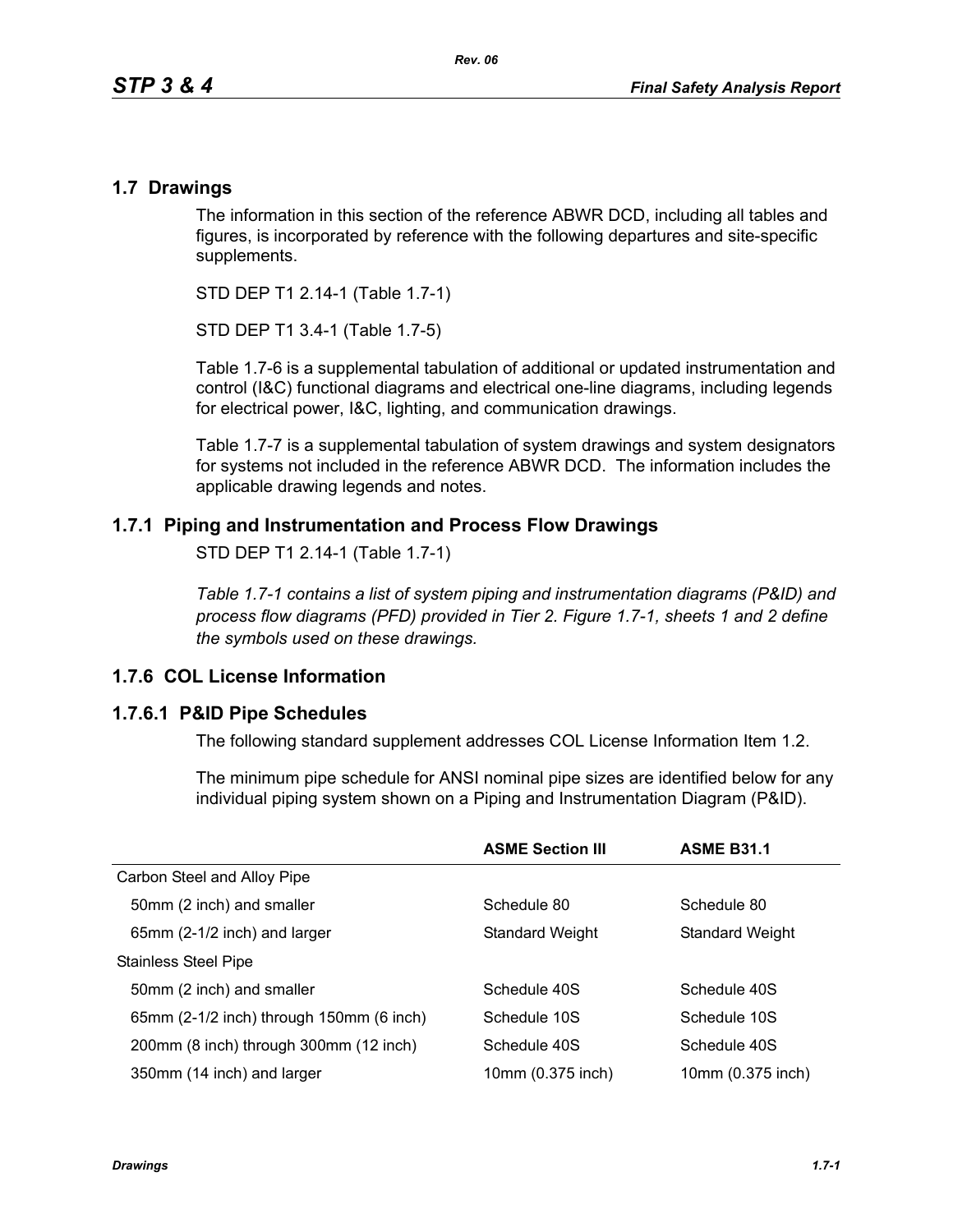|                 | Table 1.7-1 Piping and instrumentation and Process Flow Diagrams |             |
|-----------------|------------------------------------------------------------------|-------------|
| Tier 2 Fig. No. | Title                                                            | <b>Type</b> |

|  |  | Table 1.7-1 Piping and Instrumentation and Process Flow Diagrams |  |  |
|--|--|------------------------------------------------------------------|--|--|
|--|--|------------------------------------------------------------------|--|--|

*6.2-40 Flammability Control System P&ID*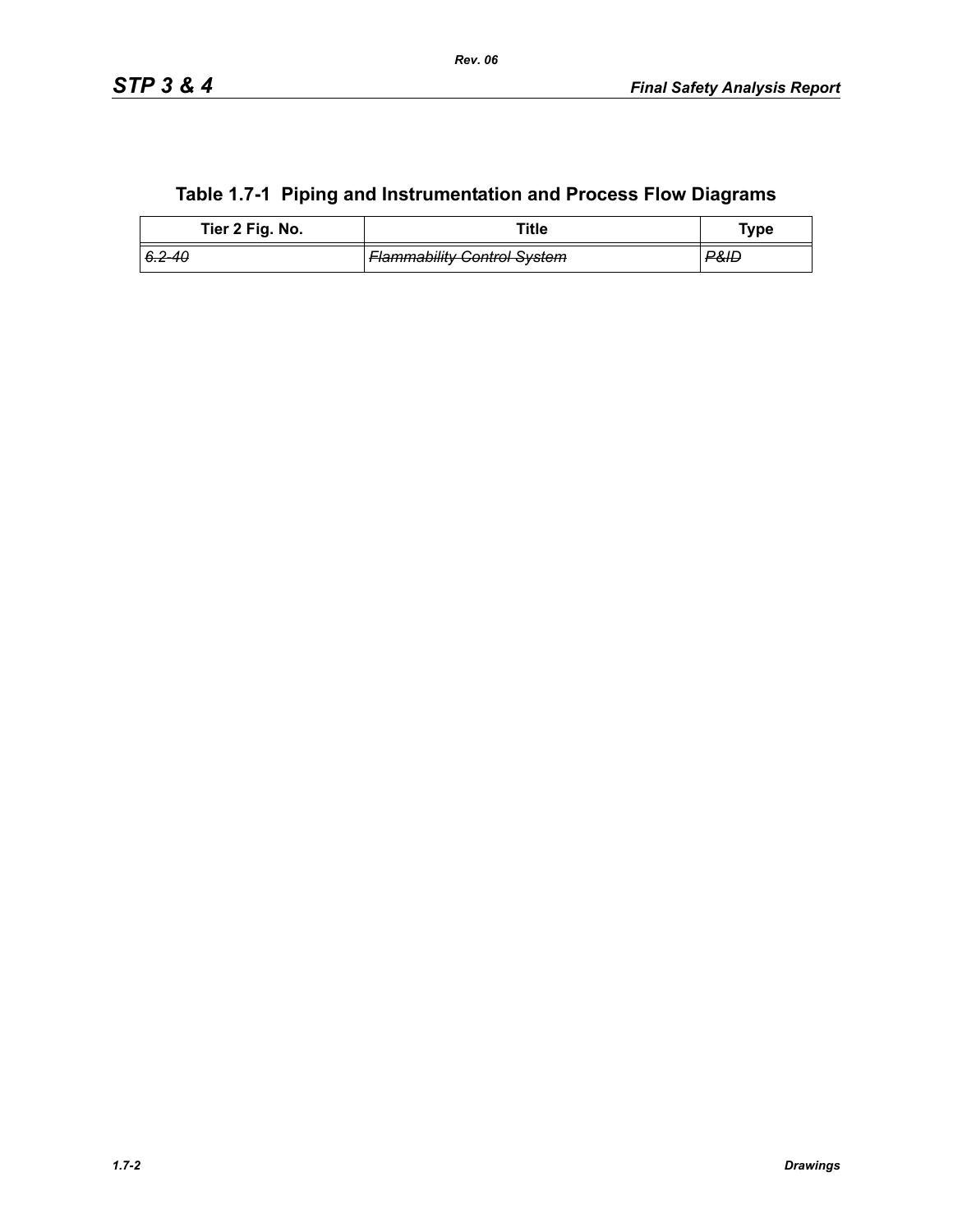### **Table 1.7-5: Drawing Standards**

#### **1.4.5 Instrument Numbering**

*601 to 999 Instruments installed in main control room, including instrument functions performed by multiplexer* data communication*. The instrument number assigned to the latter is prefixed by the letter Z.*

#### **1.4.6 Numbering Within a Loop**

*Instruments or instrument functions performed by the multiplexer* data communication *in the same loop have the same last two numbers. Instruments located in the main control room that receive signals from locally installed instruments in the same loop are numbered by adding 600 to the local or local panel-mounted instrument number in the loop.*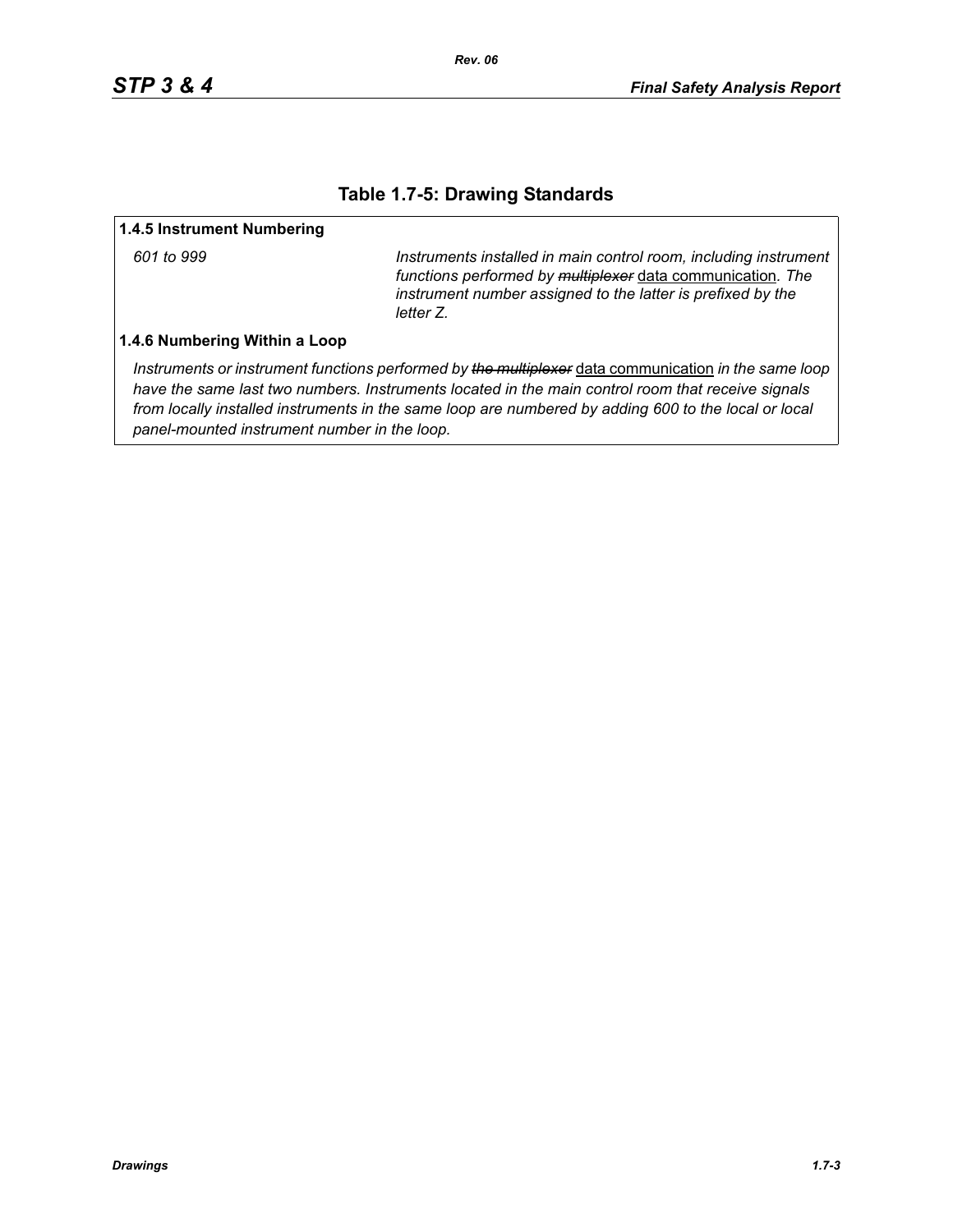<span id="page-3-0"></span>

| Figure No. | <b>Title</b>                                                   | <b>Type</b> |
|------------|----------------------------------------------------------------|-------------|
| $5.2 - 8$  | Leak Detection and Isolation System                            | <b>IED</b>  |
| $7.2 - 9$  | <b>Reactor Protection System</b>                               | IED         |
| $7.2 - 10$ | <b>Reactor Protection System</b>                               | <b>IBD</b>  |
| $7.3 - 1$  | High Pressure Core Flooder System                              | <b>IBD</b>  |
| $7.3 - 2$  | Nuclear Boiler System                                          | <b>IBD</b>  |
| $7.3 - 3$  | Reactor Core Isolation Cooling System                          | <b>IBD</b>  |
| $7.3 - 4$  | Residual Heat Removal System                                   | <b>IBD</b>  |
| $7.3 - 5$  | Leak Detection and Isolation System                            | <b>IBD</b>  |
| $7.4 - 2$  | Remote Shutdown System                                         | IED         |
| $7.4 - 3$  | Remote Shutdown System                                         | <b>IBD</b>  |
| $7.6 - 1$  | <b>Neutron Monitoring System</b>                               | IED         |
| $7.6 - 2$  | Neutron Monitoring System                                      | <b>IBD</b>  |
| $7.6 - 5$  | Process Radiation Monitoring System                            | IED         |
| $7.6 - 11$ | Suppression Pool Temperature Monitoring System                 | <b>IED</b>  |
| $7.6 - 12$ | Suppression Pool Temperature Monitoring System                 | <b>IBD</b>  |
| $7.7 - 2$  | Rod Control and Information System                             | <b>IED</b>  |
| $7.7 - 3$  | Rod Control and Information System                             | <b>IBD</b>  |
| $7.7 - 4$  | Control Rod Drive System                                       | <b>IBD</b>  |
| $7.7 - 5$  | <b>Recirculation Flow Control System</b>                       | IED         |
| $7.7 - 7$  | <b>Recirculation Flow Control System</b>                       | <b>IBD</b>  |
| $7.7 - 8$  | Feedwater Control System                                       | <b>IED</b>  |
| $7.7 - 9$  | Feedwater Control System                                       | <b>IBD</b>  |
| $7.7 - 12$ | Steam Bypass and Pressure Control System                       | IED         |
| $7.7 - 13$ | Steam Bypass and Pressure Control System                       | <b>IBD</b>  |
| $8.2 - 1$  | Power Distribution System Routing Diagram                      | <b>SLD</b>  |
| $8.2 - 2$  | 345 kV General Arrangement                                     | <b>SLD</b>  |
| $8.2 - 3$  | 345 kV Switchyard Single Line Diagram                          | <b>SLD</b>  |
| $8.2 - 4$  | 345 kV Switchyard Arrangement                                  | <b>SLD</b>  |
| $8.2 - 5$  | 345 kV Transmission Configuration Map                          | <b>SLD</b>  |
| $8.2 - 6$  | Topographic Map of 345 kV Transmission Line (Blessing SE Line) | <b>SLD</b>  |
| $8.3 - 1$  | <b>Electrical Power Distribution System</b>                    | <b>SLD</b>  |
| $8.3 - 2$  | Instrument and Control Power Supply System                     | <b>SLD</b>  |

**Table 1.7-6 Additional or Updated I&C and Electrical Drawings**